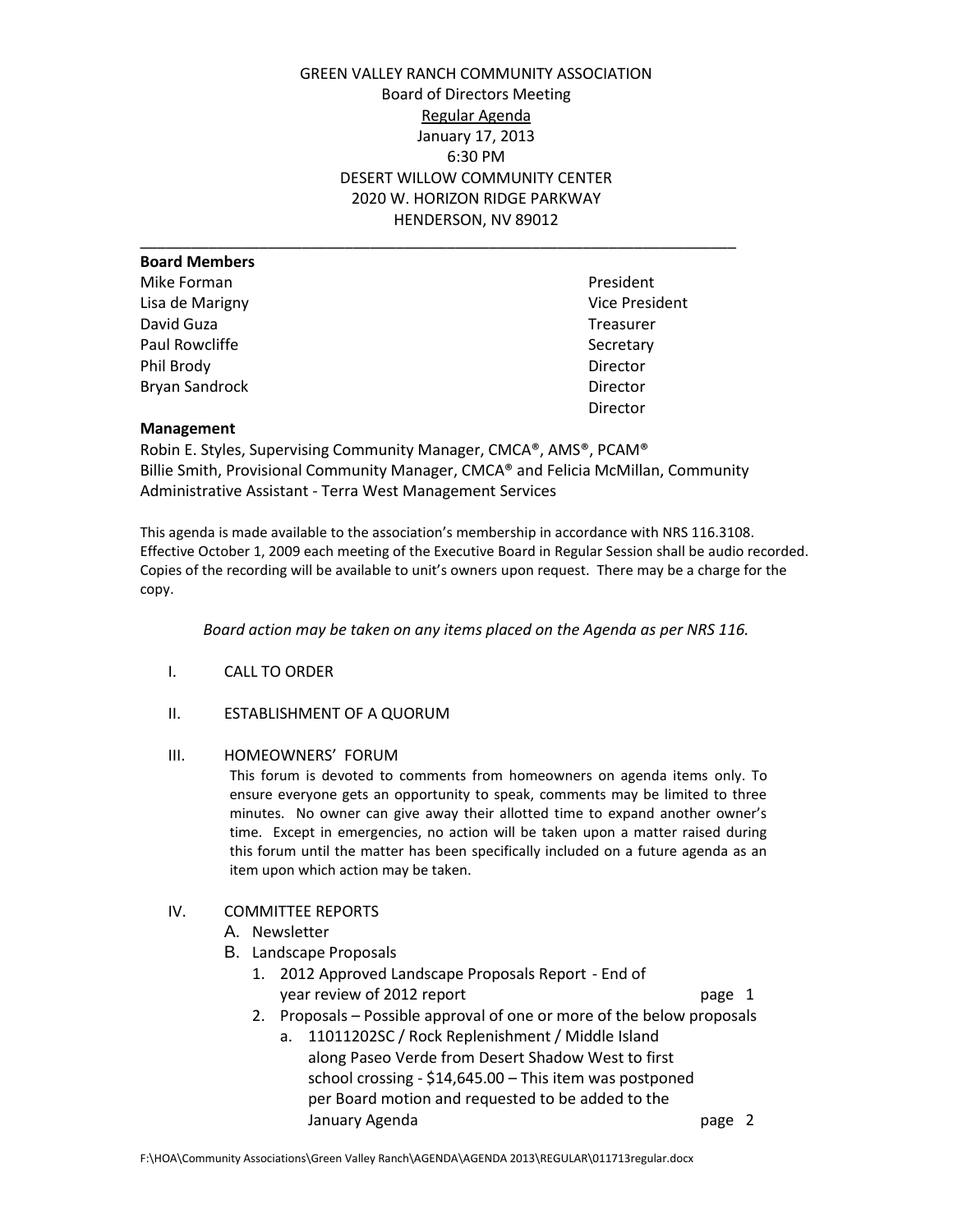Green Valley Ranch Community Association Regular Agenda January 17, 2013 Page 2

|       | C. Architectural<br>D. Social<br>E. Safety & Security<br>1. Burglary GVR - Homeowner email to Board President<br>with recommendation<br>F. Government Relations<br>G. Community Relations<br>1. Parcel 33 - Status Report on progress of project<br>The District at Green Valley Ranch - Status Report on<br>2.                                                                                                                                                                                                                                                               | pages 3-5                                                                  |
|-------|-------------------------------------------------------------------------------------------------------------------------------------------------------------------------------------------------------------------------------------------------------------------------------------------------------------------------------------------------------------------------------------------------------------------------------------------------------------------------------------------------------------------------------------------------------------------------------|----------------------------------------------------------------------------|
|       | progress of project                                                                                                                                                                                                                                                                                                                                                                                                                                                                                                                                                           | pages 6-21                                                                 |
| V.    | <b>APPROVAL OF MINUTES</b><br>A. November 15, 2012                                                                                                                                                                                                                                                                                                                                                                                                                                                                                                                            | pages 22-31                                                                |
| VI.   | <b>FINANCIAL REVIEW</b><br>A. October and November 2012                                                                                                                                                                                                                                                                                                                                                                                                                                                                                                                       | pages 32-55                                                                |
| VII.  | HOMEOWNER LETTERS / REQUESTS (none)                                                                                                                                                                                                                                                                                                                                                                                                                                                                                                                                           |                                                                            |
| VIII. | <b>UNFINISHED BUSINESS</b><br>A. Ad hoc Reserve Management Committee Appointments -<br>Decision on appointments to the committee<br>B. Removal of Water Fountains in Rest Stops-Status on Bids<br>to be provided<br>C. Asphalting<br>D. Pigeon Control in Cozy Hill Circle Park and Josh Stevens Park -<br>Management to advise results of on-site inspection with<br>vendor<br>E. Vehicle Accident #1 $-$ August 21, 2012 $-$ Status to be given<br>on collection of damages<br>F. Vehicle Accident #2 - September 25, 2012 - Status to be given<br>on collection of damages | pages 56-68<br>page 69<br>page 70                                          |
| IX.   | <b>NEW BUSINESS</b><br>A. Park Equipment Repair - Review of estimates to repair park<br>equipment at Summerwood Circle Park and Friendship Park<br>for approval<br>1. Creative Play<br><b>Evans Recreation</b><br>2.<br>Park Pro<br>3.<br>B. 2013 Board Priorities – Discuss and come to an agreement on<br>the top ten 2013 Board Priorities that follow SMART (Specific,<br>Measurable, Attainable, Realistic, and Timely) criteria and are<br>assigned to a single point of accountability.                                                                                | pages 71-74<br>pages 75-93<br>pages 94-96<br>pages 97-102<br>Pages 103-111 |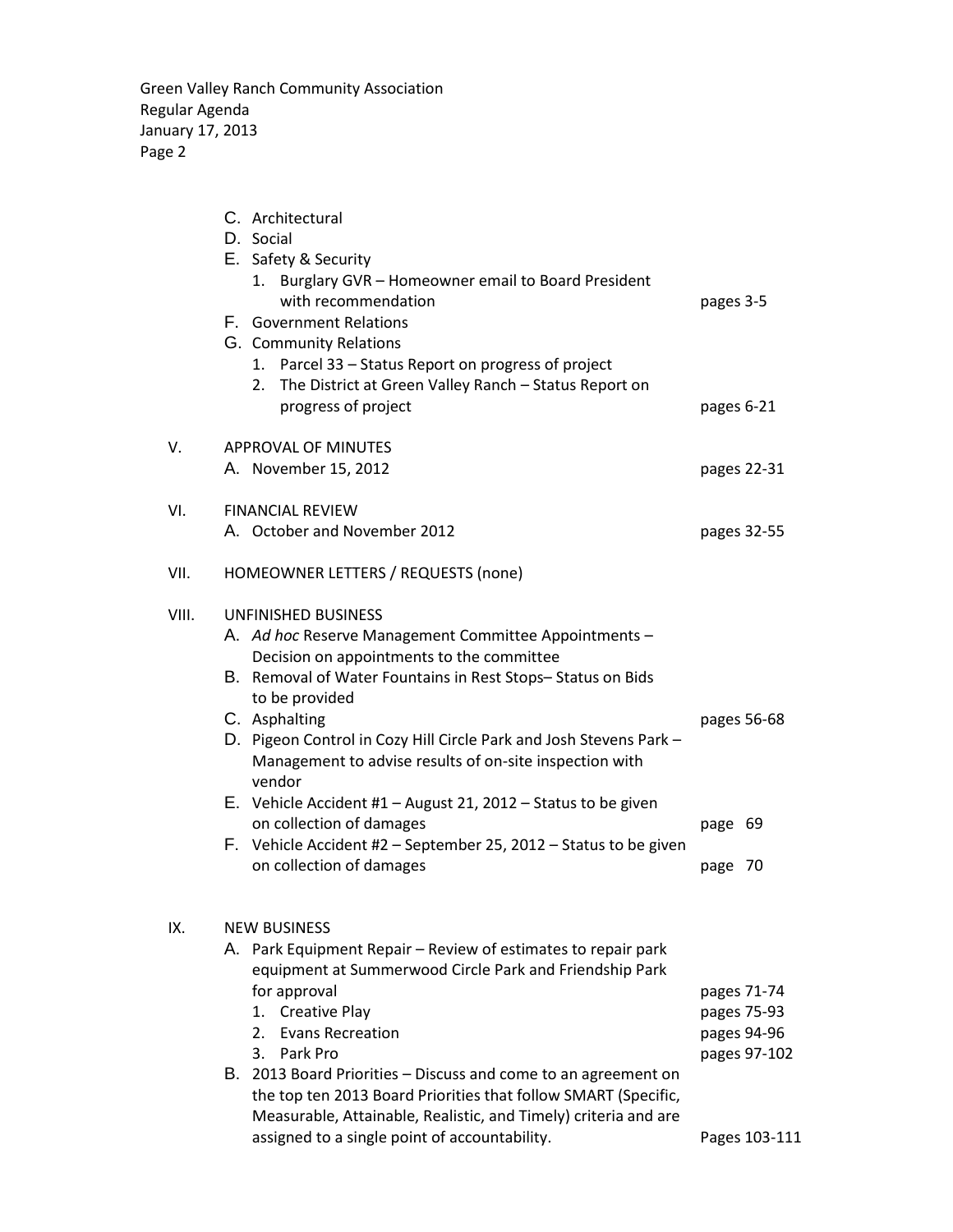|    | C. Apple Exterminating Inc. - Decision for approval on estimate<br>for installation and maintenance of rodent control bait stations |          |               |
|----|-------------------------------------------------------------------------------------------------------------------------------------|----------|---------------|
|    | along the trail West of Carnegie between Coronado Center and                                                                        |          |               |
|    | Carnegie<br>D. Apple Exterminating Inc. - Decision for approval on estimate                                                         | page 112 |               |
|    | for installation and maintenance of rodent control bait stations                                                                    |          |               |
|    | at Strawberry Hill Park                                                                                                             | page 113 |               |
|    | E. Pro Forma Finance Committee Charter - Review draft of                                                                            |          |               |
|    | committee charter put together by David Guza and come to                                                                            |          |               |
|    | an agreement for approval of final draft                                                                                            |          | pages 114-115 |
|    | F. The Bid Process Proposal - Review and Discuss the bid                                                                            |          |               |
|    | proposal process and come to an agreement on the steps                                                                              |          |               |
|    | to follow                                                                                                                           |          | pages 116-117 |
|    | G. Email Etiquette - Review of Email Etiquette Policy                                                                               |          | pages 118-121 |
|    | H. Signature Cards for Operating and Reserve Accounts - Motion                                                                      |          |               |
|    | for approval of e-sign signatures of Board President, Vice                                                                          |          |               |
|    | <b>President and Secretary</b>                                                                                                      | page 122 |               |
| I. | Privacy and Confidentiality Statement of Board Members -                                                                            |          |               |
|    | Review and acceptance with signature from all Board                                                                                 |          |               |
|    | <b>Members</b>                                                                                                                      |          | pages 123-125 |
|    | J. Code of Ethics and Confidentiality Certification of Community                                                                    |          |               |
|    | Association Board Members NAC 116 and NRS 116 - Review                                                                              |          |               |
|    | and acceptance with signature from all Board Members<br>K. Architectural Liaison Appointment - Appointment of Board                 |          | pages 126-129 |
|    | Member as Liaison and Committee Member on the                                                                                       |          |               |
|    | <b>Architectural Committee</b>                                                                                                      |          |               |
|    | L. Architectural Committee Member Appointments                                                                                      |          |               |
|    | - Appointment of 2013 Architectural Committee Members                                                                               |          |               |
|    | Robert Knox<br>1.                                                                                                                   |          |               |
|    | Joey Rosenberg<br>2.                                                                                                                |          |               |
|    | Candy Lappen<br>3.                                                                                                                  |          |               |
|    | Rafael Gafni<br>4.                                                                                                                  |          |               |
|    | 5.<br>Lisa Ortega                                                                                                                   |          |               |
|    | M. Architectural Committee Chair Appointment - Appointment                                                                          |          |               |
|    | of Architectural Committee Chair                                                                                                    |          |               |
|    | N. Social Committee Member Appointments - Appointment of                                                                            |          |               |
|    | 2013 Social Committee Members                                                                                                       |          |               |
|    | <b>Bonnie Rottsin</b><br>1.                                                                                                         |          |               |
|    | 2.<br>Ed Sutter                                                                                                                     |          |               |
|    | 3.<br>June Edgar                                                                                                                    |          |               |
|    | 4.<br>Lisa Ortega                                                                                                                   |          |               |
|    | 5.<br>Lori Roques<br>Oregon Simpson<br>6.                                                                                           |          |               |
|    | <b>Ruth Golden</b><br>7.                                                                                                            |          |               |
|    | 8.<br>Sheryl Schmalz                                                                                                                |          |               |
|    | <b>Stephanie Flaherty</b><br>9.                                                                                                     |          |               |
|    | Mike Forman<br>10.                                                                                                                  |          |               |
|    | 11. Laura Baker                                                                                                                     |          |               |
|    | O. Social Committee Chair Appointment – Appointment of Social                                                                       |          |               |
|    | Committee Chair                                                                                                                     |          |               |